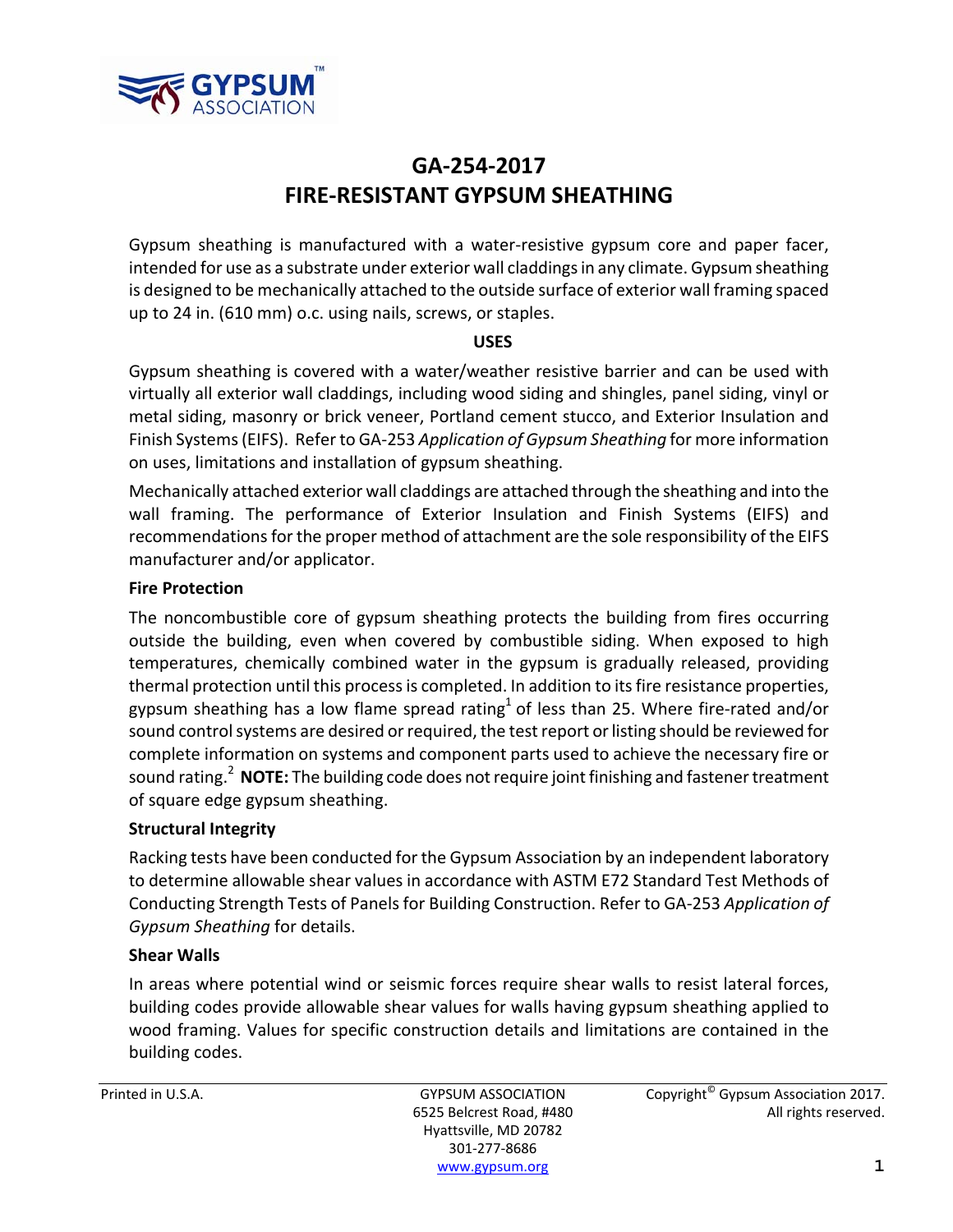## **GA‐254‐2017 FIRE‐RESISTANT GYPSUM SHEATHING**

#### **Vapor Permeability**

Gypsum sheathing typically has an average vapor permeance of 20 perms per ASTM E96/E96M *Standard Test Method for Water Vapor Transmission of Materials*(dry cup method). Thisis well above the accepted minimum of five perms when the "U" value of the wall is less than 0.25 Btu/h ft<sup>2</sup> °F (1.42 W/m<sup>2</sup> °K) and a vapor retarder not exceeding one perm is installed on the interior side of the framing and avoids a double vapor retarder condition.

#### **Code Compliance**

Gypsum sheathing complies with building code requirements for use as structural sheathing in frame construction. Consult the local building code for specific details of construction and permissible shear values.

#### **STORAGE**

Gypsum sheathing shall be properly supported on a level platform and fully protected from weather, direct sun-light exposure, and condensation. Refer to GA-801 *Handling Gypsum Panel Products*, for proper storage and handling requirements.

#### **WEATHER PROTECTION**

Gypsum sheathing is designed for use as a substrate that is covered by an exterior wall cladding. Local weather conditions will dictate the length of time gypsum sheathing may be permitted to be exposed; however it should perform satisfactorily if exposed to the elements for up to one month. The gypsum sheathing shall be covered immediately with a water‐ resistive barrier if exposure time will be extended or weather conditions will be severe.

For specific weather resistive barrier requirements consult the local building code or cladding manufacturer.

#### **Window and Door Openings**

To keep water from entering the stud cavity, it is recommended that rough openings be properly protected by flashing, weeps, or caulking. Follow the window and door manufacturers' recommendations for proper installation.

#### **DESCRIPTION**

Gypsum sheathing is manufactured to meet the requirements of ASTM C1396/C1396M *Standard Specification for Gypsum Board* has the following characteristics:

|                                                                                                                                       | $\frac{1}{2}$ in. (12.7 mm) | $\frac{5}{8}$ in. (15.9 mm) |
|---------------------------------------------------------------------------------------------------------------------------------------|-----------------------------|-----------------------------|
|                                                                                                                                       | Sheathing*                  | Type X Sheathing*           |
| Width                                                                                                                                 | 4 ft (1220 mm)              | 4 ft (1220 mm)              |
| Standard                                                                                                                              |                             |                             |
| Lengths                                                                                                                               | 8 ft (2440 mm)              | 8 ft (2440 mm)              |
| Edges                                                                                                                                 | Square                      | Square                      |
| Surface                                                                                                                               | Water resistive             | Water resistive             |
| R-value                                                                                                                               | 0.45 (RSI 0.079)            | 0.48 (RSI 0.085)            |
| * ASTM C 1396/C 1396M also covers other lengths and thicknesses. (Consult individual manufacturers for their product specifications). |                             |                             |

Hyattsville, MD 20782 301‐277‐8686 **2** www.gypsum.org

Printed in U.S.A. **Example 2017** GYPSUM ASSOCIATION Copyright<sup>©</sup> Gypsum Association 2017. 6525 Belcrest Road, #480 All rights reserved.